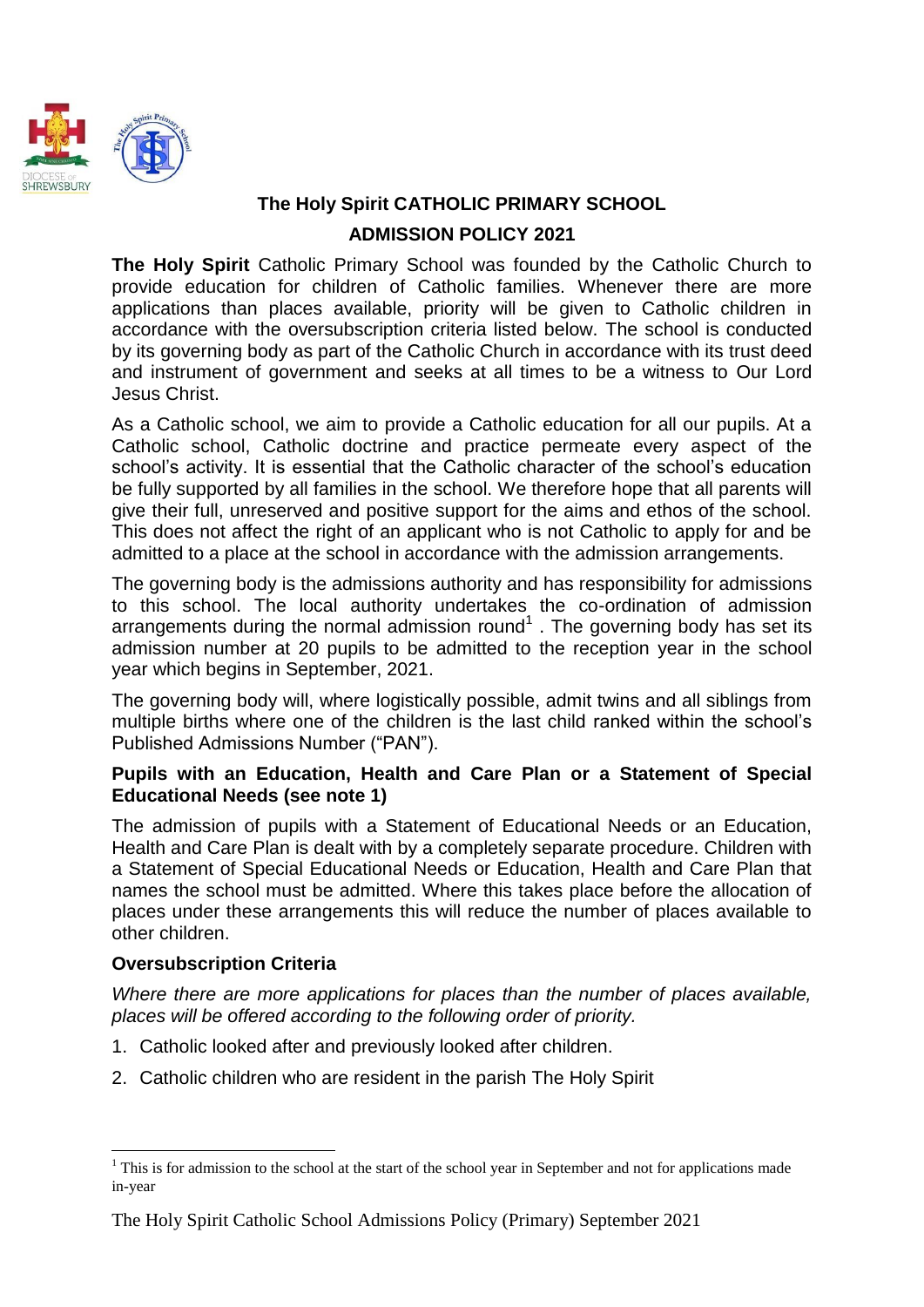- 3. Catholic children who are resident in the parish of St Edward's for whom The Holy Spirit is the nearest Catholic school
- 4. Other Catholic children.
- 5. Other looked after and previously looked after children. (see note 2)
- 6. Catechumens and members of an Eastern Christian Church. (see notes 4&5)
- 7. Children of other Christian denominations whose membership is evidenced by a minister of religion. (see note 6)
- 8. Children of other faiths whose membership is evidenced by a religious leader. (see note 7)
- 9. Any other children.

*Within each of the categories listed above, the following provisions will be applied in the following order.*

- (i) The attendance of a brother or sister at the school at the time of enrolment will increase the priority of an application within each category so that the application will be placed at the top of the category in which the application is made after children in (1) above (see note 8).
- (ii) The children of staff will be given increased priority within each category so that the application will be placed at the top of the category in which the application is made after children in (1) above (see note 10).

## **Tie Break<sup>2</sup>**

1

Priority will be given to children living closest to the school determined by the shortest distance. Distances are calculated using the local authority's computerised measuring system on the following basis **(Distance will be measured from the geographical reference point of the home address to the geographical reference point for the school).** In the event of distances being the same for two or more children where this would determine the last place to be allocated, random allocation will be carried out and supervised by a person independent of the school. All the names will be entered into a hat and the required number of names will be drawn out.

### **Application Procedures and Timetable**

To apply for a place at this school in the normal admission round<sup>3</sup>, you must complete a Common Application Form available from the local authority in which you live. You are also requested to complete the Supplementary Information Form attached to this policy if you wish to apply under oversubscription criteria 1 to 4 or 6 to 8. The Supplementary Information Form should be returned to Mrs Caroline Dinely (Office Manager) by 15<sup>th</sup> January 2021

You will be advised of the outcome of your application on 16<sup>th</sup> April or the next working day, by the local authority on our behalf. If you are unsuccessful (unless your child gained a place at a school you ranked higher) you will be informed of the

<sup>&</sup>lt;sup>2</sup> This paragraph may need to be amended depending on whether there are any local arrangements with the local authority.

 $3$  This is for admission to the school at the start of the school year in September and not for applications made in-year.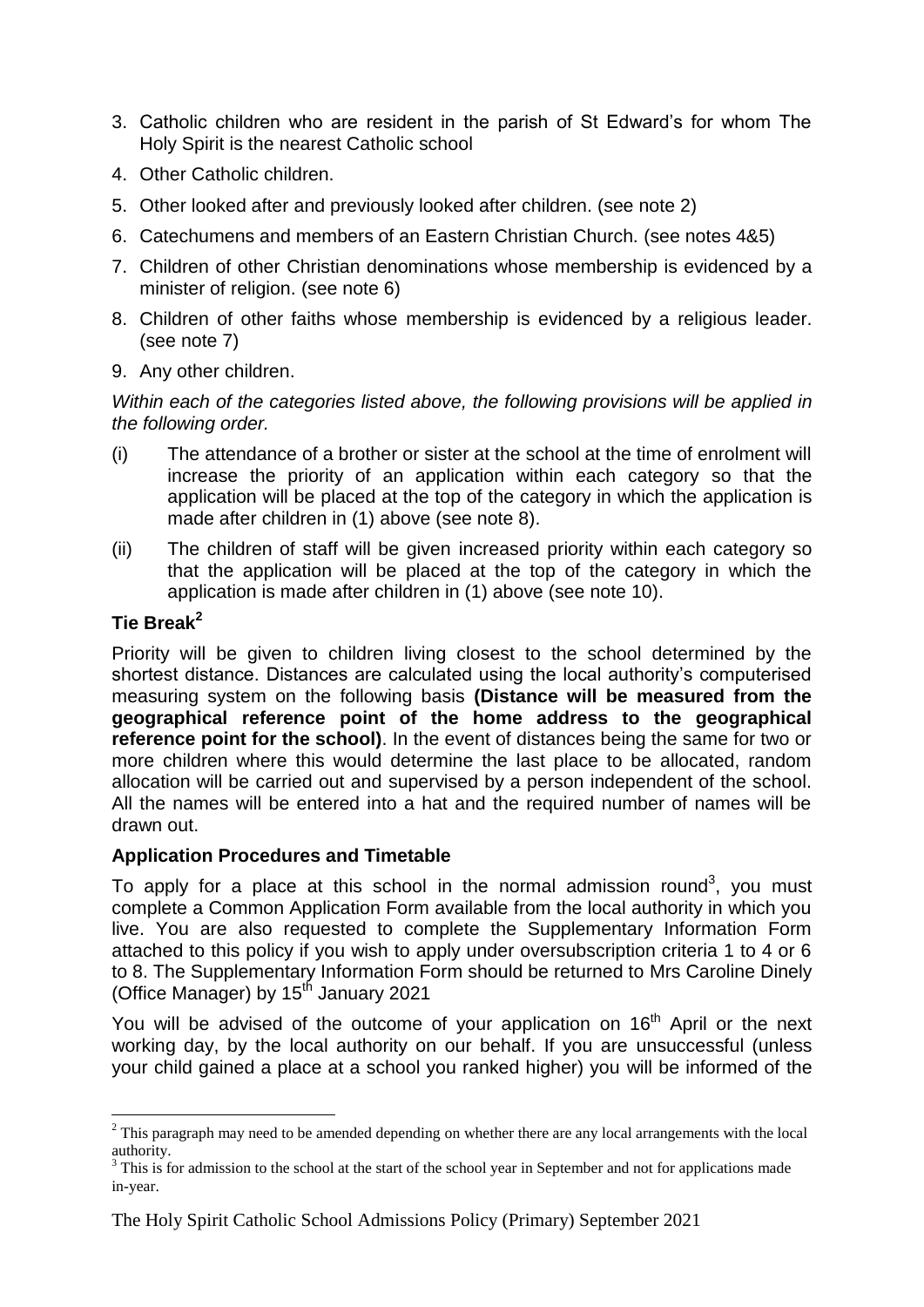reasons, related to the oversubscription criteria listed above, and you have the right of appeal to an independent appeal panel.

#### *If you do not provide the information required in the SIF and return it by the closing date, together with all supporting documentation, your child will not be placed in criteria 1 to 4 or 6 to 8, and this is likely to affect your child's chance of being offered a place.*

**All applications which are submitted on time will be considered at the same time and after the closing date for admissions which is 15th January [2021]**

### **[Late Applications<sup>4</sup>**

Late applications will be administered in accordance with your home Local Authority Primary Co-ordinated Admissions Scheme. You are encouraged to ensure that your application is received on time.]

### **Admission of Children Below Compulsory School Age and Deferred Entry**

A child is entitled to a full-time place in the September following their fourth birthday. A child's parents may defer the date at which their child, below compulsory school age, is admitted to the school, until later in the school year but not beyond the point at which they reach compulsory school age, or beyond the beginning of the final term of the school year for which an offer was made. A child may take up a part-time place later in the school year, but not beyond the point at which the child reaches compulsory school age. Upon receipt of the offer of a place a parent should notify the school, as soon as possible, that they wish to either defer their child's entry to the school or take up a part-time place.

### **Admission of Children outside their Normal Age Group**

A request may be made for a child to be admitted outside of their normal age group, for example, if the child is gifted and talented or has experienced problems such as ill health. In addition, the parents of a summer born child, i.e. a child born between  $1<sup>st</sup>$ April and 31<sup>st</sup> August, may request that the child be admitted out of their normal age group, to reception rather than year 1.

Any such request should be made in writing to **Chair of Governors, Admissions, School Office** at the same time as the admission application is made. The governing body will make its decision about the request based on the circumstances of each case and in the best interests of the child. In addition to taking into account the views of the head teacher, including the head teacher's statutory responsibility for the internal organisation, management and control of the school, the governing body will take into account the views of the parents and of appropriate medical and education professionals, as appropriate.

### **Waiting Lists**

In addition to their right of appeal, unsuccessful children will be offered the opportunity to be placed on a waiting list. This waiting list will be maintained in order of the oversubscription criteria set out above and *not* in the order in which applications are received or added to the list. Waiting lists for admission will operate throughout the school year. The waiting list will be held open until 24<sup>th</sup> July 2021

<sup>1</sup> <sup>4</sup> This section will need to be tailored to follow the procedure within the school's home local authority to ensure that it is in accordance with the local authority's scheme for co-ordination of admissions.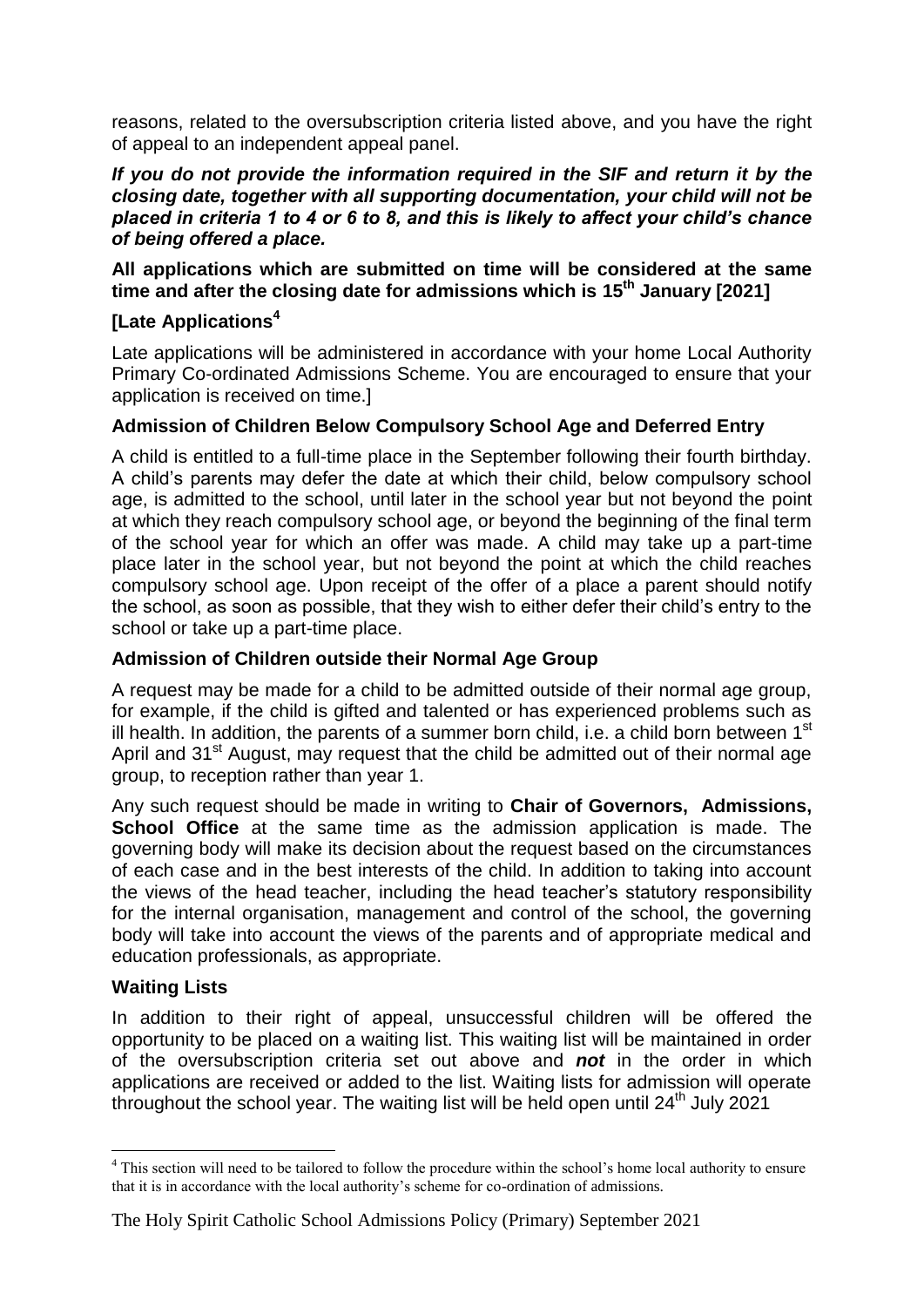### **Inclusion in the school's waiting list does not mean that a place will eventually become available.**

### **In-Year Applications**

An application can be made for a place for a child at any time outside the admission round and the child will be admitted where there are available places. Application should be made to the school by contacting Ms Caroline Dineley, School Office

Where there are places available but more applications than places, the published oversubscription criteria, as set out above, will be applied.

If there are no places available, the child will be added to the waiting list (see above).

You will be advised of the outcome of your application in writing, and you have the right of appeal to an independent appeal panel.

#### **Fair Access Protocol**

The school is committed to taking its fair share of children who are vulnerable and/or hard to place, as set out in locally agreed protocols. Accordingly, outside the normal admission round the governing body is empowered to give absolute priority to a child where admission is requested under any locally agreed protocol. The governing body has this power, even when admitting the child would mean exceeding the published admission number (subject to the infant class size exceptions).

**The governing body reserves the right to withdraw the offer of a place or, where a child is already attending the school the place itself, where it is satisfied that the offer or place was obtained by deception.**

#### *Notes (these notes form part of the oversubscription criteria)*

- 1. A Statement of Special Educational Needs is a statement made by the local authority under section 324 of the Education Act 1996, specifying the special educational provision for a child. An Education, Health and Care Plan is a plan made by the local authority under section 37 of the Children and Families Act 2014, specifying the special educational provision required for a child.
- 2. A 'looked after child' has the same meaning as in section 22(1) of the Children Act 1989, and means any child who is (a) in the care of a local authority or (b) being provided with accommodation by them in the exercise of their social services functions (e.g. children with foster parents) at the time of making application to the school.

A 'previously looked after child' is a child who was looked after, but ceased to be so because he or she was adopted, or became subject to a child arrangements order or special guardianship order.

3. 'Catholic' means a member of a Church in full communion with the See of Rome. This includes the Eastern Catholic Churches. This will normally be evidenced by a certificate of baptism in a Catholic Church or a certificate of reception into the full communion of the Catholic Church. For the purposes of this policy, it includes a looked after child who is part of a Catholic family where a letter from a priest demonstrates that the child would have been baptised or received if it were not for their status as a looked after child (e.g. a looked after child in the process of adoption by a Catholic family).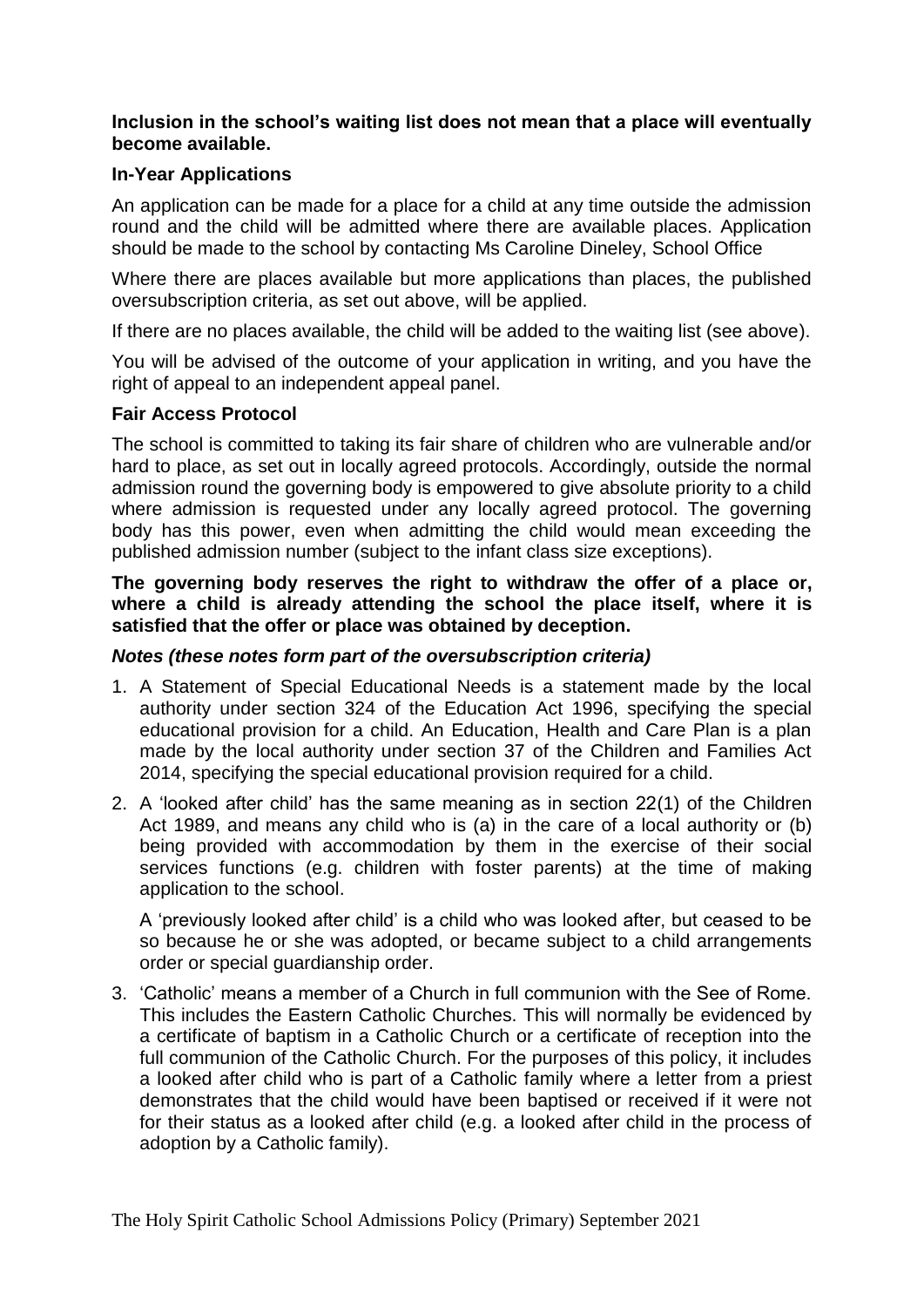For a child to be treated as Catholic, evidence of Catholic baptism or reception into the Church will be required. Those who have difficulty obtaining written evidence of baptism should contact their Parish Priest [who, after consulting with the Diocese, will decide how the question of baptism is to be resolved and how written evidence is to be produced in accordance with the law of the Church].

- 4. 'catechumen' means a member of the catechumenate of a Catholic Church. This will normally be evidenced by a certificate of reception into the order of catechumens.
- 5. 'Eastern Christian Church' includes Orthodox Churches, and is normally evidenced by a certificate of baptism or reception from the authorities of that Church.
- 6. "children of other Christian denominations" means children who belong to other churches and ecclesial communities which, acknowledge God's revelation in Christ, confess the Lord Jesus Christ as God and Saviour according to the Scriptures, and, in obedience to God's will and in the power of the Holy Spirit commit themselves: to seek a deepening of their communion with Christ and with one another in the Church, which is his body; and to fulfil their mission to proclaim the Gospel by common witness and service in the world to the glory of the one God, Father, Son and Holy Spirit. An ecclesial community which on principle has no credal statements in its tradition, is included if it manifests faith in Christ as witnessed to in the Scriptures and is committed to working in the spirit of the above.

All members of Churches Together in England and CYTÛN are deemed to be included in the above definition, as are all other churches and ecclesial communities that are in membership of any local Churches Together Group (by whatever title) on the above basis.

- 7. "children of other faiths" means children who are members of a religious community that does not fall within the definition of 'other Christian denominations' at 6 above and which falls within the definition of a religion for the purposes of charity law. The Charities Act 2011 defines religion to include:
	- A religion which involves belief in more than one God, and
	- A religion which does not involve belief in a God.

Case law has identified certain characteristics which describe the meaning of religion for the purposes of charity law, which are characterised by a belief in a supreme being and an expression of belief in that supreme being through worship.

- 8. 'brother or sister' includes:
	- (i) all natural brothers or sisters, half brothers or sisters, adopted brothers or sisters, stepbrothers or sisters, foster brothers or sisters, whether or not they are living at the same address; and
	- (ii) the child of a parent's partner where that child lives for at least part of the week in the same family unit at the same address as the applicant.
- 9. A 'parent' means all natural parents, any person who is not a parent but has parental responsibility for a child, and any person who has care of a child.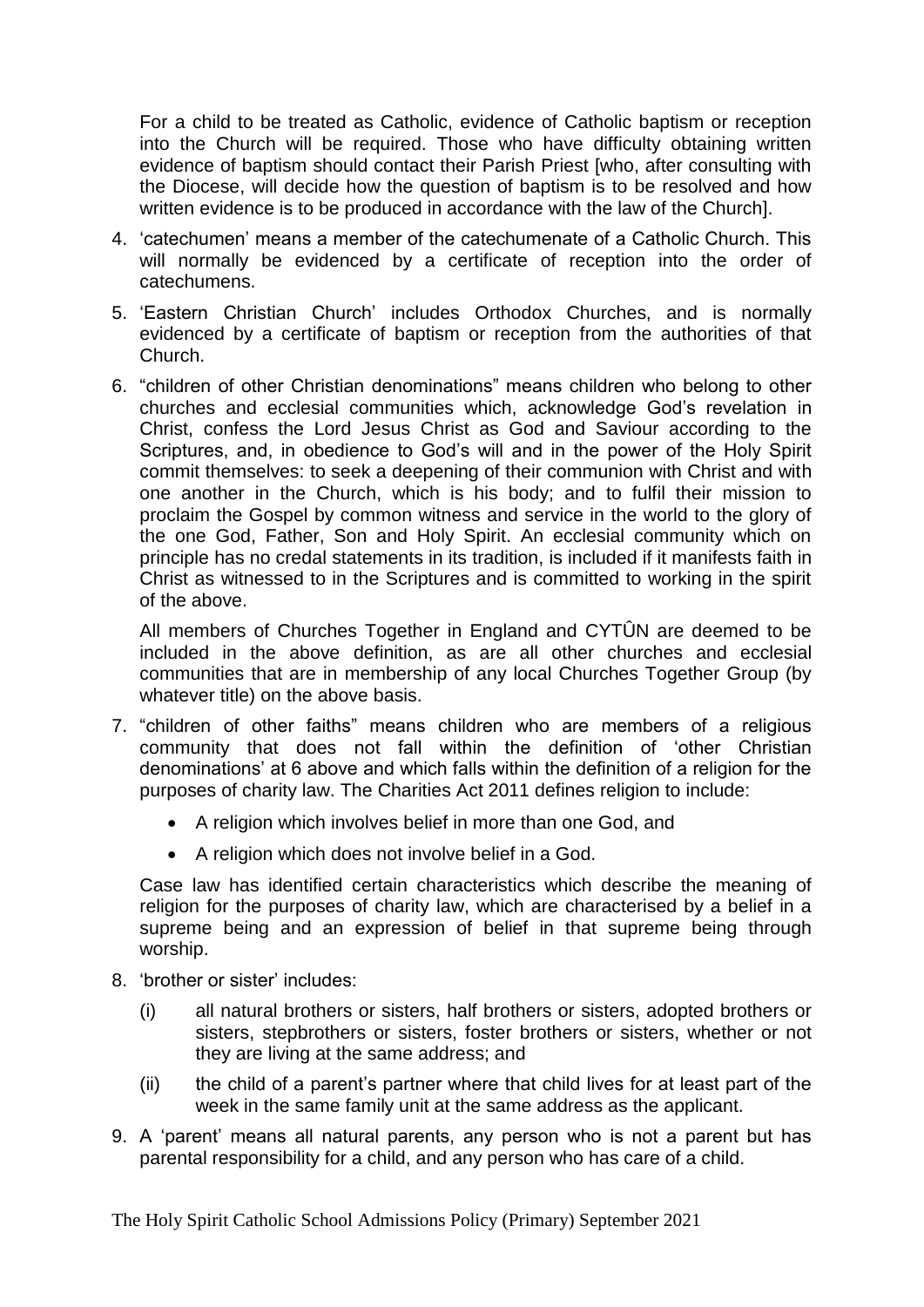- 10. This applies where the member of staff has been employed at the school for two or more years at the time at which the application for admission to the school is made, and/or the member of staff is recruited to fill a vacant post for which there is a demonstrable skill shortage.
- 11. For the purposes of this policy, parish boundaries are as shown on the attached map and will be applied to the admission arrangements for copy available on request